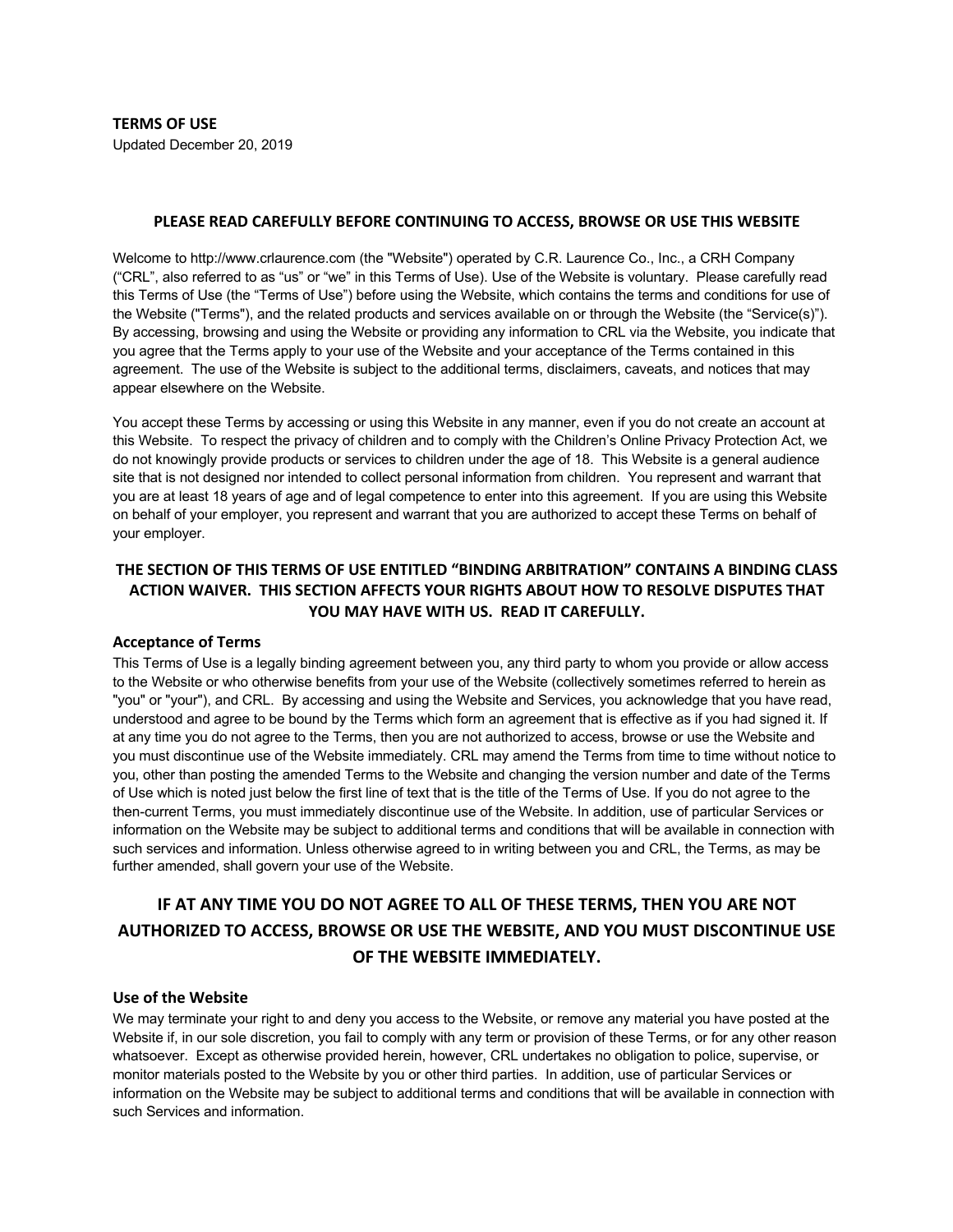# **Prohibited Uses**

CRL imposes certain restrictions on your permissible use of the Website. You are prohibited from violating or attempting to violate any security features of the Website, including, without limitation, (a) accessing content or data not intended for you, or logging onto a server or account that you are not authorized to access; (b) attempting to probe, scan, or test the vulnerability of the Website, or any associated system, service or network, or to breach security or authentication measures without proper authorization; (c) interfering or attempting to interfere with service to any user, host, or network, including, without limitation, by means of submitting a virus to the Website, overloading, "flooding," "spamming," "mail bombing" or "crashing"; (d) using the Website to send unsolicited email, including, without limitation, promotions, or advertisements for products or services; (e) forging any TCP/IP packet header or any part of the header information in any email or post using the Website; or (f) attempting to modify, reverseengineer, decompile, disassemble, or otherwise reduce or attempt to reduce to a human-perceivable form any of the source code used by CRL in providing the Website. Any violation of system or network security may subject you to civil and/or criminal liability. Without limiting the foregoing, you may not use "bots," spiders or intelligent agent software (or similar technologies) for any purposes other than accessing publicly posted portions of the Website and only for purposes consistent with these Terms. You may not circumvent any access or use restrictions, data encryption or content protection related to the Website. You may not data mine the Website or in any way cause harm to the Website.

# **Privacy Policy**

Information that you provide to CRL via the Website is subject to our Privacy Policy. For more information, please read our full [Privacy Policy.](http://www.crlaurence.com/apps/contentloader/default.aspx?content=www.crlaurence.com/general/policy/index_us.html)

# **Disclaimer of Warranties**

The content provided on the Website is intended for informational purposes only and is not intended to constitute an offer or solicitation. CRL assumes no responsibility or liability for any actions taken as a result of using the Website, or for errors or omissions in the content of the Website.

#### YOU EXPRESSLY UNDERSTAND AND AGREE THAT:

YOUR USE OF THE WEBSITE IS AT YOUR SOLE RISK. ALL USE OF THE WEBSITE, ANY INFORMATION, CONTENT, PRODUCTS, OR SERVICES HEREIN CONTAINED OR PROVIDED AT OR OBTAINED FROM THE WEBSITE, AND ANY FUNCTIONALITY OR SOFTWARE OR PROGRAMMING CONTAINED OR PROVIDED AT THE WEBSITE IS PROVIDED ON AN "AS IS" AND "AS AVAILABLE" BASIS. CRL EXPRESSLY DISCLAIMS ALL WARRANTIES OF ANY KIND, WHETHER EXPRESS OR IMPLIED, INCLUDING, BUT NOT LIMITED TO ANY WARRANTIES OF TITLE, THE IMPLIED WARRANTIES OF MERCHANTABILITY, SATISFACTORY QUALITY, FITNESS FOR A PARTICULAR PURPOSE AND NON-INFRINGEMENT AS TO THE INFORMATION, MATERIALS, CONTENT, DATA, PRODUCTS OR SERVICES ON THE WEBSITE OR THE UNINTERRUPTED ACCESS PROVIDED TO OR IN CONNECTION WITH THE WEBSITE.

ALTHOUGH CRL ATTEMPTS TO PROVIDE YOU WITH ACCURATE INFORMATION, THE WEBSITE IS INTENDED TO BE FOR INFORMATIONAL PURPOSES ONLY. PRODUCT AND OTHER INFORMATION, INCLUDING PRICING, AVAILABILITY, AND OTHER INFORMATION MADE AVAILABLE ON THE WEBSITE ARE SUBJECT TO CHANGE AT ANY TIME WITHOUT NOTICE TO YOU AND MAY NOT BE ACCURATE, COMPLETE, CURRENT OR RELIABLE.

CRL MAKES NO REPRESENTATION OR WARRANTY THAT (1) THE WEBSITE WILL MEET YOUR EXPECTATIONS, (2) THE WEBSITE CONTAINS ACCURATE, COMPLETE, CURRENT, ADEQUATE, USEFUL, CORRECT, TIMELY OR RELIABLE INFORMATION, (3) CRL WILL UPDATE THE INFORMATION ON THE WEBSITE, (4) THE WEBSITE WILL BE UNINTERRUPTED, TIMELY, SECURE, OR ERROR-FREE (5) ANY ERRORS OR DEFECTS IN THE WEBSITE WILL BE CORRECTED, OR (6) THAT THE WEBSITE IS SECURE, FREE FROM BUGS, VIRUSES, ERRORS, HARMFUL COMPONENTS OR OTHER ISSUES OR LIMITATIONS.

YOUR USE OF THE WEBSITE, PRODUCTS AND SERVICES AND YOUR DEALINGS WITH OTHER USERS ARE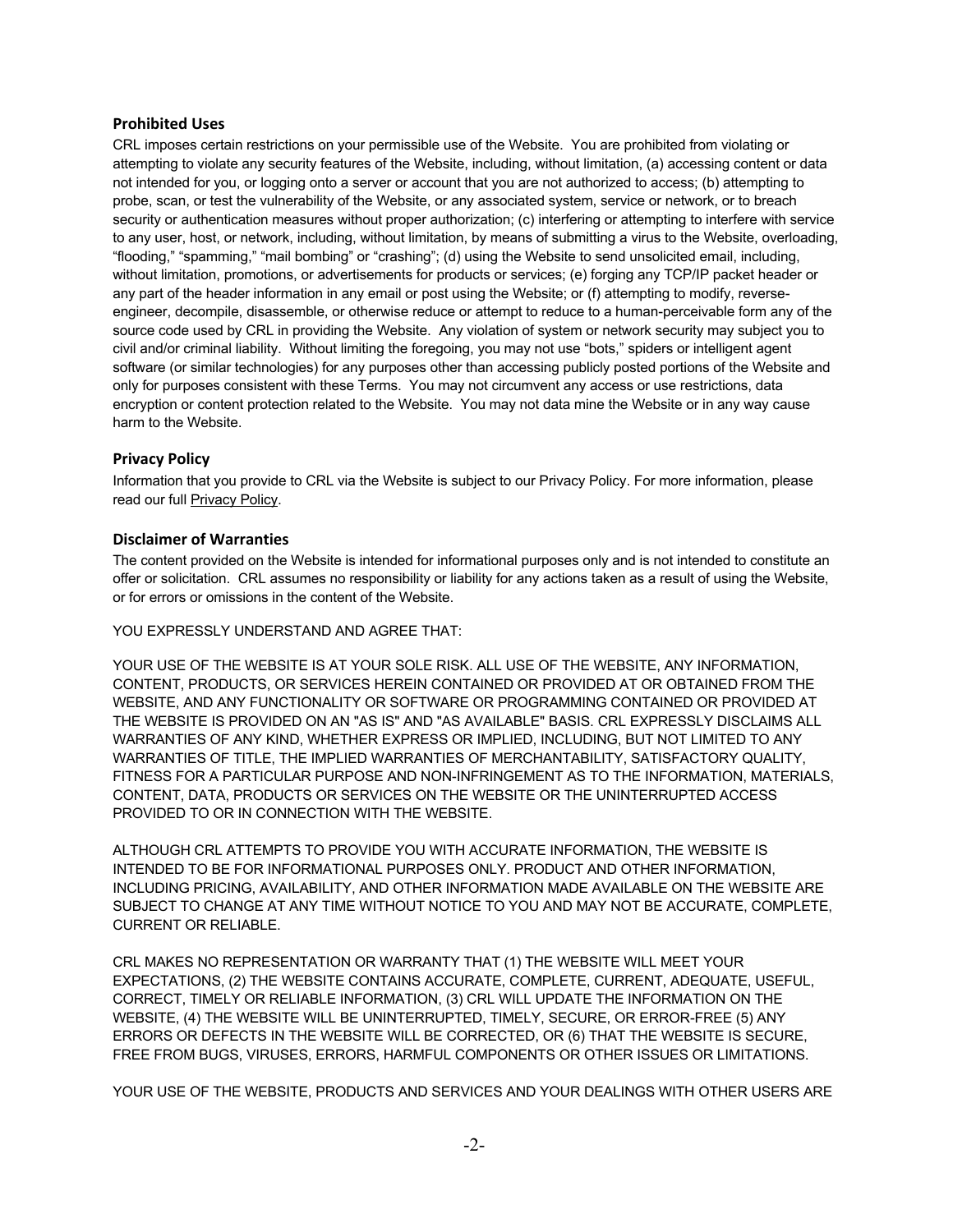AT YOUR OWN RISK. WE EXPECT THAT YOU WILL USE CAUTION AND COMMON SENSE WHEN USING THE WEBSITE.

FURTHER, WITHOUT LIMITING THE FOREGOING, ALL INFORMATION PROVIDED ON THE WEBSITE IS WITHOUT WARRANTY AS TO ITS COMPLETENESS, TIMELINESS, ACCURACY, SUITABILITY OR AUTHENTICITY. YOU SHOULD CONDUCT YOUR OWN DUE DILIGENCE AS TO THE TRUTH, ACCURACY, COMPLETENESS, AND CONTINUING VALIDITY OF ANY INFORMATION SET FORTH IN OR REFERENCED AT THE WEBSITE. LIKEWISE, CRL DOES NOT WARRANT THE ACCURACY OF ANY THIRD PARTY CONTENT CONTAINED WITHIN OR REFERRED TO AT THE WEBSITE, INCLUDING ANY LINKS TO THIRD PARTY WEBSITES. CRL IS NOT LIABLE FOR ANY DEFAMATORY, OFFENSIVE OR ILLEGAL CONDUCT OF ANY USER.

SOME STATES DO NOT ALLOW THE EXCLUSION OF IMPLIED WARRANTIES, SO THE ABOVE EXCLUSIONS MAY NOT APPLY IN WHOLE OR IN PART TO YOU. IN THAT EVENT, EXCEPT AS PROHIBITED BY LAW, ANY IMPLIED WARRANTIES ARE LIMITED IN DURATION TO 60 DAYS FROM THE DATE YOU FIRST ACCESS THE WEBSITE.

ANY MATERIAL DOWNLOADED OR OTHERWISE OBTAINED THROUGH THE USE OF THE WEBSITE IS DONE AT YOUR OWN DISCRETION AND RISK. YOU WILL BE SOLELY RESPONSIBLE FOR ANY DAMAGE TO YOUR COMPUTER SYSTEM OR LOSS OF DATA THAT RESULTS FROM THE DOWNLOAD OF ANY SUCH MATERIAL.

THIS DISCLAIMER OF WARRANTIES AND LIABILITIES APPLIES TO ANY DAMAGES OR INJURY CAUSED BY ANY FAILURE OR PERFORMANCE, ERROR, OMISSION, INTERRUPTION, DELETION, DEFECT, DELAY IN OPERATION OR TRANSMISSION, COMPUTER VIRUS, COMMUNICATION LINE FAILURE, THEFT OR DESTRUCTION OR UNAUTHORIZED ACCESS TO, ALTERATION OF OR USE OF RECORDS OR SERVICES, WHETHER FOR BREACH OF CONTRACT, TORTUOUS BEHAVIOR, NEGLIGENCE OR UNDER ANY OTHER CAUSE OF ACTION.

# **Limitation of Liability**

TO THE MAXIMUM EXTENT PERMITTED UNDER APPLICABLE LAW, YOU AGREE THAT CRL AND ITS AGENTS, DIRECTORS, SHAREHOLDERS, MEMBERS, PARTNERS, MANAGERS, OFFICERS, EMPLOYEES, INFORMATION PROVIDERS, VENDORS, ATTORNEYS OR AFFILIATES MAY NOT BE LIABLE TO YOU OR ANY THIRD PARTY SHALL NOT BE LIABLE FOR ANY DIRECT, INDIRECT, GENERAL, COMPENSATORY, INCIDENTAL, SPECIAL, CONSEQUENTIAL, PUNITIVE OR EXEMPLARY DAMAGES, INCLUDING BUT NOT LIMITED TO, DAMAGES FOR LOSS OF PROFITS, GOODWILL, USE OF DATA, BUSINESS INTERRUPTION OR OTHER INTANGIBLE LOSSES (EVEN IF CRL HAS BEEN ADVISED OF THE POSSIBILITY OF SUCH DAMAGES), RESULTING FROM: (1) THE USE OR THE INABILITY TO USE THE WEBSITE; (2) THE COST OF PROCUREMENT OF SUBSTITUTE SERVICES RESULTING FROM THE USE OR INABILITY TO USE THE WEBSITE; OR (3) ANY OTHER MATTER RELATING TO THE WEBSITE, AND WITHOUT REGARD TO WHETHER SUCH DAMAGES, OR CLAIMS OF DAMAGES ARISE BASED IN CONTRACT, TORT OR OTHERWISE. SOME JURISDICTIONS DO NOT ALLOW THE EXCLUSION OF CERTAIN WARRANTIES OR THE LIMITATION OR EXCLUSION OF LIABILITY FOR INCIDENTAL OR CONSEQUENTIAL DAMAGES, THEREFORE, SOME OF THE ABOVE LIMITATIONS MAY NOT APPLY TO YOU. HOWEVER, IN THE EVENT THAT ANY OF THE ABOVE LIMITATIONS ARE HELD INAPPLICABLE OR UNENFORCEABLE FOR ANY REASON, CRL'S CUMULATIVE, AGGREGATE AND MAXIMUM LIABILITY FOR ANY CLAIMS SHALL NOT EXCEED \$1,000.00.

THE LIMITATIONS OF DAMAGES AND LIABILITY PROVIDED HEREIN ARE MATERIAL ELEMENTS OF THIS TERMS OF USE. YOU ACKNOWLEDGE AND AGREE THAT CRL WOULD NOT BE ABLE TO PROVIDE THE WEBSITE WITHOUT SUCH LIMITATIONS.

If you are a California resident, you agree to waive California Civil Code Section 1542, and any similar provision in any other jurisdiction (if you are a resident of such other jurisdiction), which states: "A general release does not extend to claims that the creditor or releasing party does not know or suspect to exist in his or her favor at the time of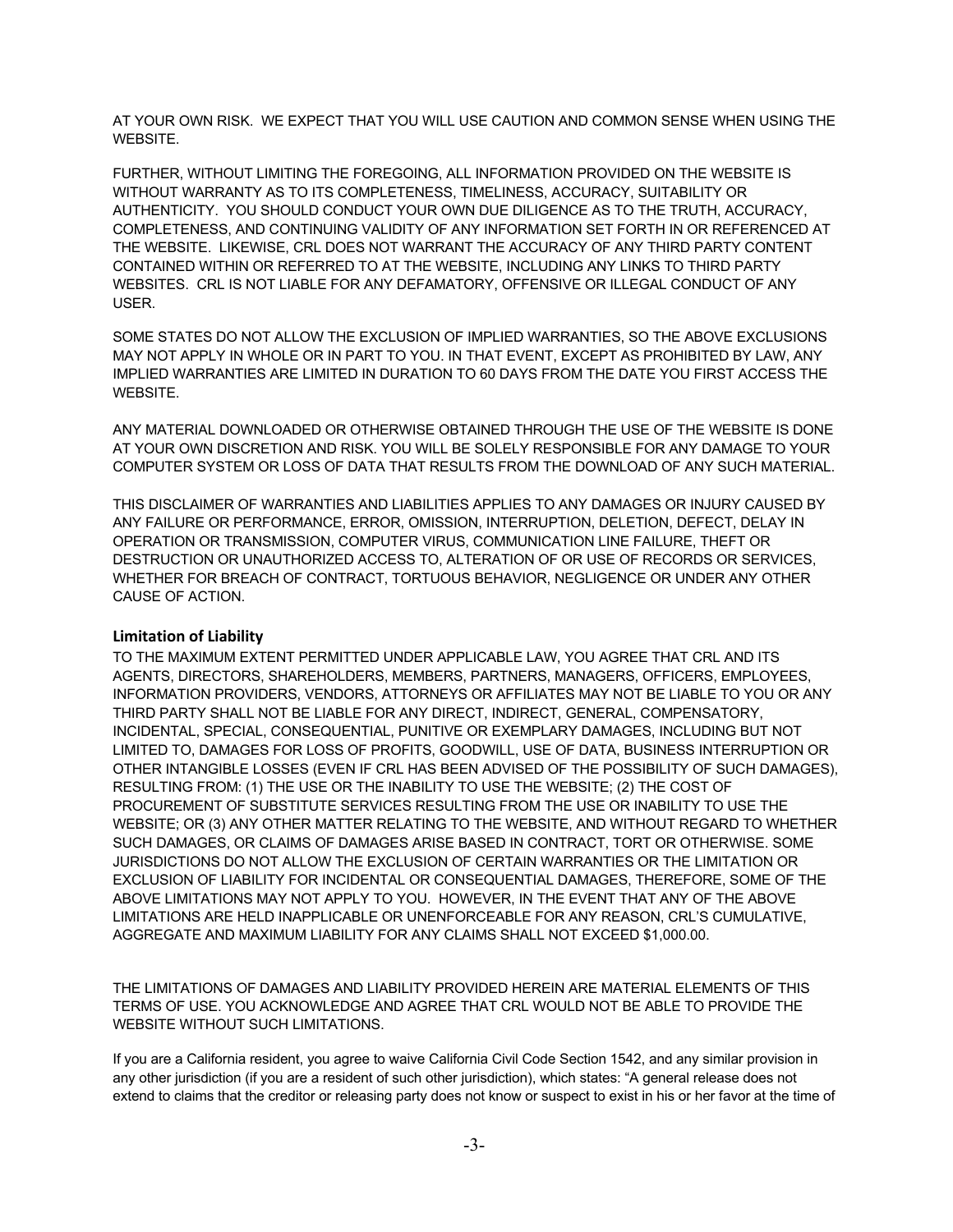executing the release and that, if known by him or her, would have materially affected his or her settlement with the debtor or released party."

### **Information Posted To The Website, Product Information, Specifications, Pricing, Renderings**

CRL's products and other information posted to the Website are subject to change at any time and may not be accurate, complete, current or reliable. You should not assume that CRL has updated the information, materials or other content on the Website.

### **CRL's Proprietary Rights, Limited Licenses, Trademarks and Trade Secrets**

Unless otherwise noted, the design of the Website, the Website as a whole, and all materials that are part of the Website and Services (collectively, "content") are copyrights, trademarks, trade dress or other intellectual properties owned, controlled or licensed by CRL or its subsidiaries and affiliates. You acknowledge and agree that any content used in connection with the Website, including any software accessible through the Website, contains CRL's proprietary and confidential information that is protected by copyrights, trademarks, service marks, patents or other proprietary rights and laws. "CRL" and all other CRL's product and service names and design logos are trademarks and/or service marks of CRL and/or its affiliates (the "CRL Marks"). As between you and CRL, CRL shall own all right, title and interest in and to the CRL Marks. Subject to the Terms, CRL grants you a personal, non-transferable, non-commercial and non-exclusive right and license to use the Website. You are not permitted to (and may not allow any third party to) copy, modify, adapt, translate, lease, rent, loan, distribute, create a derivative work of, reverse engineer, disassemble, decompile, reverse assemble or otherwise attempt to discover any source code, sell, assign, sublicense, grant a security interest in or otherwise transfer any right in the Website. You agree not to modify any software on the Website in any manner or form or to use modified versions of the software. Without CRL's prior permission, you agree not to display or use the CRL Marks in any manner. CRL reserves all patent, copyright, trade secret, trade name, trademark, service mark, license and other proprietary rights related to the Website, its software and Services and you shall not infringe upon or violate such rights.

The license provided herein shall automatically terminate on the date CRL decides to remove or terminate the Website. In addition, your license shall terminate immediately if you breach any of the Terms. CRL is entitled to enforce its rights under this Terms of Use by an action for damages or by specific performance, injunctive or other equitable relief. This Terms of Use does not limit any rights that CRL may have under trade secret, copyright, patent or other laws.

Except as expressly noted herein, you may not reproduce, publish, transmit, distribute, display, modify, create derivative works from, sell or participate in any sale of, or exploit in any way, any of the content or the Website. Unauthorized use or copying (including electronic copying or downloading) of the Website and content without CRL's express written consent is expressly prohibited by law, and may result in severe civil and criminal penalties.

Opinions, advice, statements, testimonials, reviews, offers or other information or content made available on the Website or through the Services, but not directly by us, are those of their respective authors, and should not necessarily be relied upon. Such authors are solely responsible for such content.

#### **Termination**

CRL, in its sole discretion, may terminate your license to use the Website for any reason without prior notice to you. You acknowledge and agree that CRL may immediately bar your further access to the Website. CRL will not be liable to you or any third party for any termination of your access and/or use of the Website.

#### **Links**

The Website may provide links to other World Wide Web sites or resources. CRL has no control over or responsibility for such websites and resources. You agree that CRL is not responsible for the availability of such external websites or resources, and does not endorse and is not responsible or liable for any content, advertising, products, terms and conditions, or other materials on or available from such websites or resources. However, we encourage you to read any applicable terms and conditions or privacy policies at such websites. CRL provides these links to you only as a convenience and providing such links does not constitute an endorsement by CRL of such websites or the content, products, advertising, or other materials presented on such websites, including any changes or updates thereto.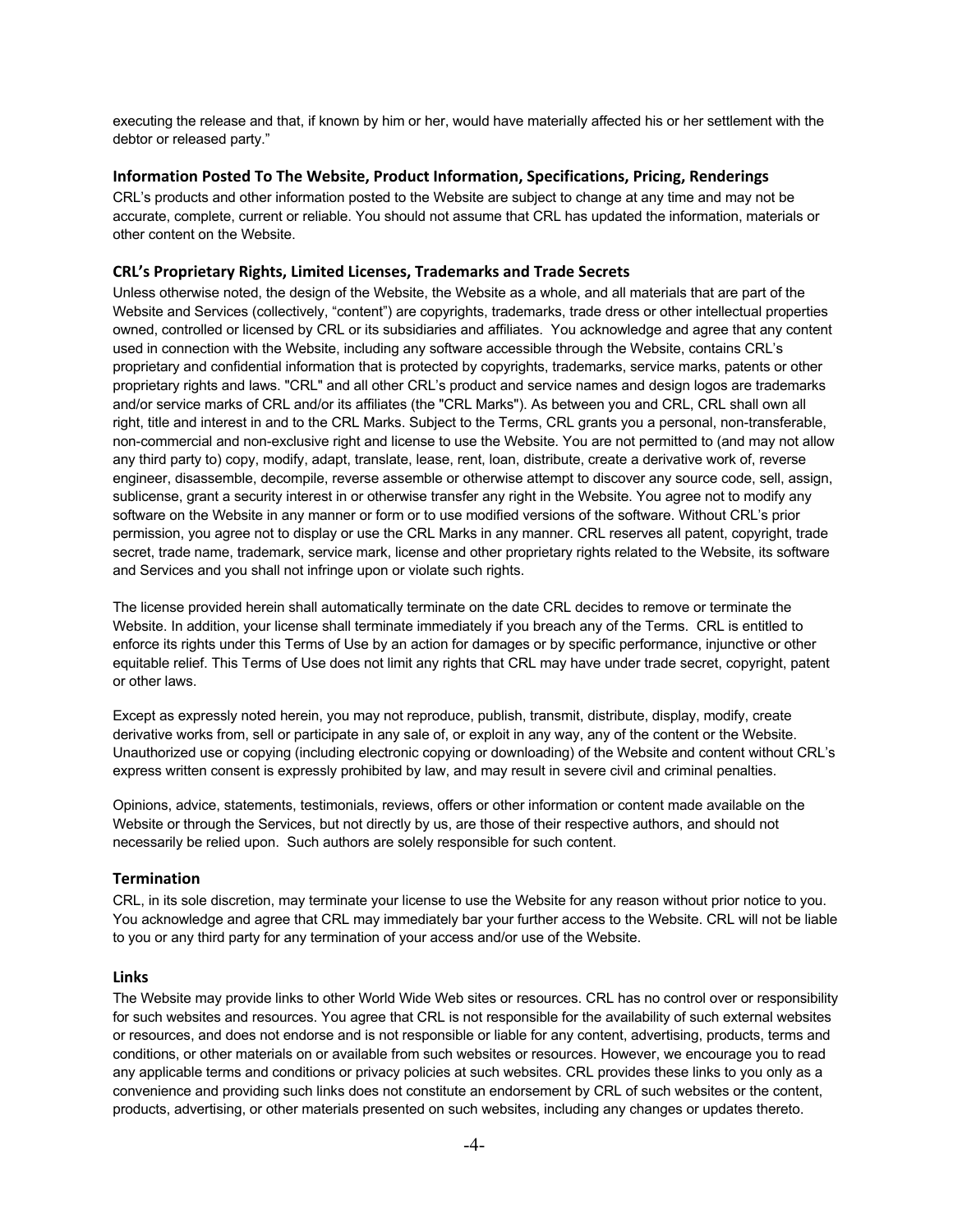# **Notices**

Notices to you may be delivered by email, by U.S. mail, or by general notice on the Website. The Website may also provide notices of changes to the Terms or other matters by posting notices or links to notices to you on the Website. CRL is not responsible for keeping your email address, mailing address and/or phone number up to date and accurate.

# **Release and Indemnification**

IN THE EVENT YOU HAVE A DISPUTE WITH ONE OR MORE USERS OF THE WEBSITE OR SERVICES (INCLUDING, BUT NOT LIMITED TO, ANY DISPUTE REGARDING ANY TRANSACTION OR USER GENERATED CONTENT) OR ANY THIRD PARTY WEBSITE THAT MAY BE LINKED TO OR OTHERWISE INTERACT WITH THE WEBSITE, INCLUDING, WITHOUT LIMITATION, ANY SOCIAL MEDIA SITE, YOU HEREBY AGREE TO RELEASE AND FOREVER DISCHARGE CRL AND ITS AGENTS, DIRECTORS, SHAREHOLDERS, MEMBERS, PARTNERS, MANAGERS, OFFICERS, EMPLOYEES, INFORMATION PROVIDERS, SUPPLIERS, VENDORS, ATTORNEYS AND AFFILIATES (COLLECTIVELY, THE "RELEASED PARTIES") FROM ANY AND ALL RIGHTS, CLAIMS, COMPLAINTS, DEMANDS, CAUSES OF ACTION, PROCEEDINGS, LIABILITIES, OBLIGATIONS, LEGAL FEES, COSTS AND DISBURSEMENTS OF ANY NATURE WHATSOEVER, WHETHER KNOWN OR UNKNOWN, WHICH NOW OR HEREAFTER ARISE FROM, RELATE TO, OR ARE CONNECTED WITH SUCH DISPUTE AND/OR YOUR USE OF THE WEBSITE AND/OR SERVICES, TO THE FULLEST EXTENT PERMITTED BY LAW.

YOU FURTHER AGREE TO INDEMNIFY, DEFEND AND HOLD HARMLESS, TO THE FULLEST EXTENT PERMITTED BY LAW, RELEASED PARTIES FROM AND AGAINST ALL CLAIMS, DEMANDS, LIABILITIES, LOSSES, EXPENSES, DAMAGES AND COSTS, INCLUDING REASONABLE ATTORNEYS' FEES, RESULTING FROM, ARISING OUT OF OR IN CONNECTION WITH YOUR USE, UNLAWFUL USE OR OTHER MISUSE, OR INABILITY TO USE THE WEBSITE OR SERVICES, YOUR BREACH OF THESE TERMS, OR OTHERWISE RELATING TO THE BUSINESS WE CONDUCT ON THE WEBSITE (INCLUDING, WITHOUT LIMITATION, ANY POTENTIAL OR ACTUAL COMMUNICATION, TRANSACTION OR DISPUTE BETWEEN YOU AND ANY OTHER THIRD PARTY), ANY CONTENT POSTED BY YOU OR ON YOUR BEHALF TO THE WEBSITE, ANY USE OF ANY SERVICE PROVIDED BY A THIRD PARTY PROVIDER, OR ANY USE OF A SERVICE OFFERED BY US THAT INTERACTS WITH A THIRD PARTY WEBSITE, INCLUDING ANY SOCIAL MEDIA SITE. YOU SHALL COOPERATE AS FULLY AS REASONABLY REQUIRED IN THE DEFENSE OF ANY CLAIM. WE RESERVE THE RIGHT, AT OUR OWN EXPENSE, TO ASSUME THE EXCLUSIVE DEFENSE AND CONTROL OF ANY MATTER OTHERWISE SUBJECT TO INDEMNIFICATION BY YOU AND YOU SHALL NOT SETTLE ANY MATTER WITHOUT OUR WRITTEN CONSENT. THIS SECTION SURVIVES TERMINATION OF THESE TERMS.

# **Records**

Except to the extent required by applicable law and as set forth in the Privacy Policy, CRL has no obligation to store, maintain or provide to you any information that you provide to CRL.

# **General Information**

The Terms and the Privacy Policy constitute the entire agreement between you and CRL and govern your use of the Website, superseding any prior proposal, representation, agreement, negotiation, offer, counteroffer, acceptance, understanding, or any contrary terms between you and CRL. You also may be subject to additional terms and conditions that are applicable to certain services on the Website. The Terms and the Privacy Policy do not alter the terms and conditions of any other written or online agreement between you and CRL. The failure of CRL to exercise or enforce any right or provision of the Terms or this Terms of Use shall not constitute a waiver of such right or provision. If any provision of this Terms of Use shall be found by a court of competent jurisdiction or otherwise deemed unlawful, void or for any reason unenforceable, then that provision shall be deemed severable from this Terms of Use and shall not affect the validity of the remaining Terms. You may not assign the Terms or any of your rights or obligations under the Terms without CRL's express written consent. The Terms inure to the benefit of CRL's successors, assigns and licensees. The section titles in this Terms of Use are for convenience only and have no legal or contractual effect.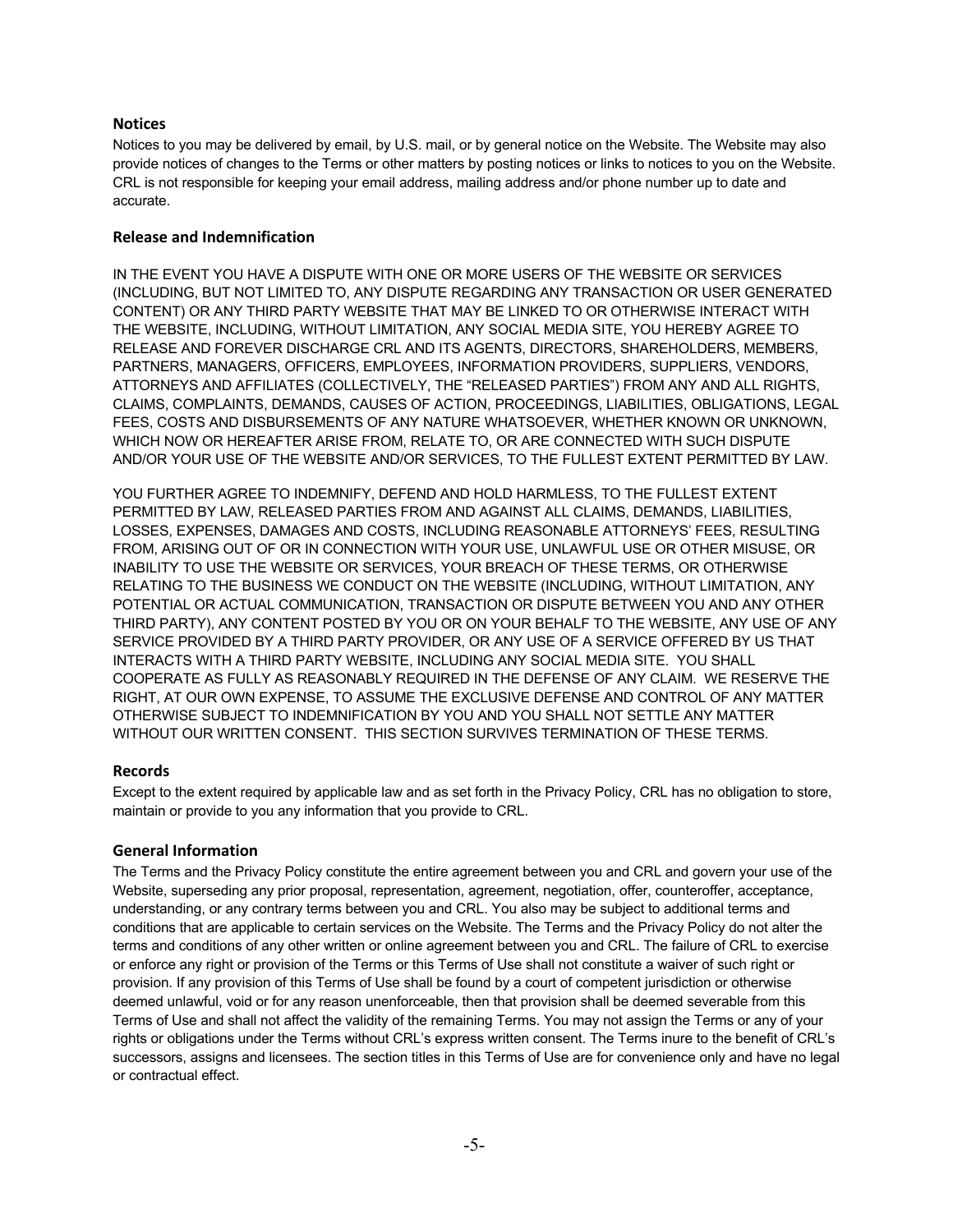CRL shall be not held liable for any delay or failure in performance of any part of this Terms of Use from any cause beyond our control and without our fault or negligence, such as acts of God, acts of civil or military authority, current laws and regulations and changes thereto, embargoes, epidemics, war, terrorist acts, riots, insurrections, fires, explosions, earthquakes, nuclear accidents, floods, strikes, power blackouts, volcanic action, other major environmental disturbances, unusually severe weather conditions, acts of hackers and other illegal activities of third parties, inability to secure products or services of other persons or transportation facilities, acts or omissions of transportation or telecommunications common carriers, or acts, omissions, overloading, or slow-downs over the internet or any third party internet service providers.

Except to the extent required by applicable law, you agree that any claim or cause of action arising out of or related to the use of the Website or the terms and conditions contained in this Terms of Use must be filed within one year after such claim or cause of action arose or the claim or cause of action shall be forever barred.

# **Governing Law and Venue for Resolving Disputes**

This Terms of Use shall be governed by, and will be construed under, the laws of the State of Georgia, U.S.A., without regard to choice of law principles. Those who choose to access the Website from locations outside of the United States do so on their own initiative, and are responsible for compliance with local laws if and to the extent local laws are applicable, including without limitation, all applicable laws, rules and regulations regarding the transmission of data exported from the United States or the country in which you reside (if different from the United States).

**BY AGREEING TO THESE TERMS YOU ARE: (1) WAIVING CLAIMS THAT YOU MIGHT OTHERWISE HAVE AGAINST CRL BASED ON THE LAWS OF OTHER JURISDICTIONS, INCLUDING YOUR OWN; (2) IRREVOCABLY CONSENTING TO THE EXCLUSIVE JURISDICTION OF, AND VENUE IN, STATE AND FEDERAL COURTS IN THE STATE OF GEORGIA OVER ANY DISPUTES OR CLAIMS YOU HAVE WITH US; AND (3) SUBMITTING YOURSELF TO THE PERSONAL JURISDICTION OF COURTS LOCATED IN FULTON COUNTY, GEORGIA FOR THE PURPOSE OF RESOLVING ANY SUCH DISPUTES OR CLAIMS.**

# **Binding Arbitration**

- 1. Arbitration Procedures. You and CRL agree that, except as provided in Paragraph 4 below, all disputes, controversies and claims related to this Terms of Use, the Terms or your use of this Website (each a "Claim"), will be finally and exclusively resolved by binding arbitration, which may be initiated by either party by sending a written notice requesting arbitration to the other party. Any election to arbitrate by one party will be final and binding on the other. The arbitration will be conducted under the Streamlined Arbitration Rules and Procedures of AAA that are in effect at the time the arbitration is initiated (the "AAA Rules") and under the terms set forth in this Terms of Use. In the event of a conflict between the terms set forth in this Binding Arbitration Section and the AAA Rules, the terms in this Binding Arbitration Section will control and prevail.
- 2. Except as otherwise set forth in Paragraph 4 below, you may seek any non-injunctive remedies available to you under state or local laws in an arbitration action. As part of the arbitration, both you and we will have the opportunity for discovery of non-privileged information that is relevant to the Claim. The arbitrator will provide a written statement of the arbitrator's decision regarding the Claim, the award given and the arbitrator's findings and conclusions on which the arbitrator's decision is based. The determination of whether a Claim is subject to arbitration will be governed by the Federal Arbitration Act and determined by a court rather than an arbitrator. Except as otherwise provided in this Terms of Use, (i) you and CRL may litigate in court to compel arbitration, stay proceedings pending arbitration, or confirm, modify, vacate or enter judgment on the award entered by the arbitrator; and (ii) the arbitrator's decision will be final, binding on all parties and enforceable in any court that has jurisdiction, provided that any award may be challenged if the arbitrator fails to follow applicable law.

BY AGREEING TO THIS ARBITRATION PROVISION, YOU UNDERSTAND THAT YOU AND CRL WAIVE THE RIGHT TO SUE IN COURT AND HAVE A JURY TRIAL.

3. Location. The arbitration will be conducted in Fulton County, Georgia, unless the parties agree to video, phone and/or internet connection appearances.